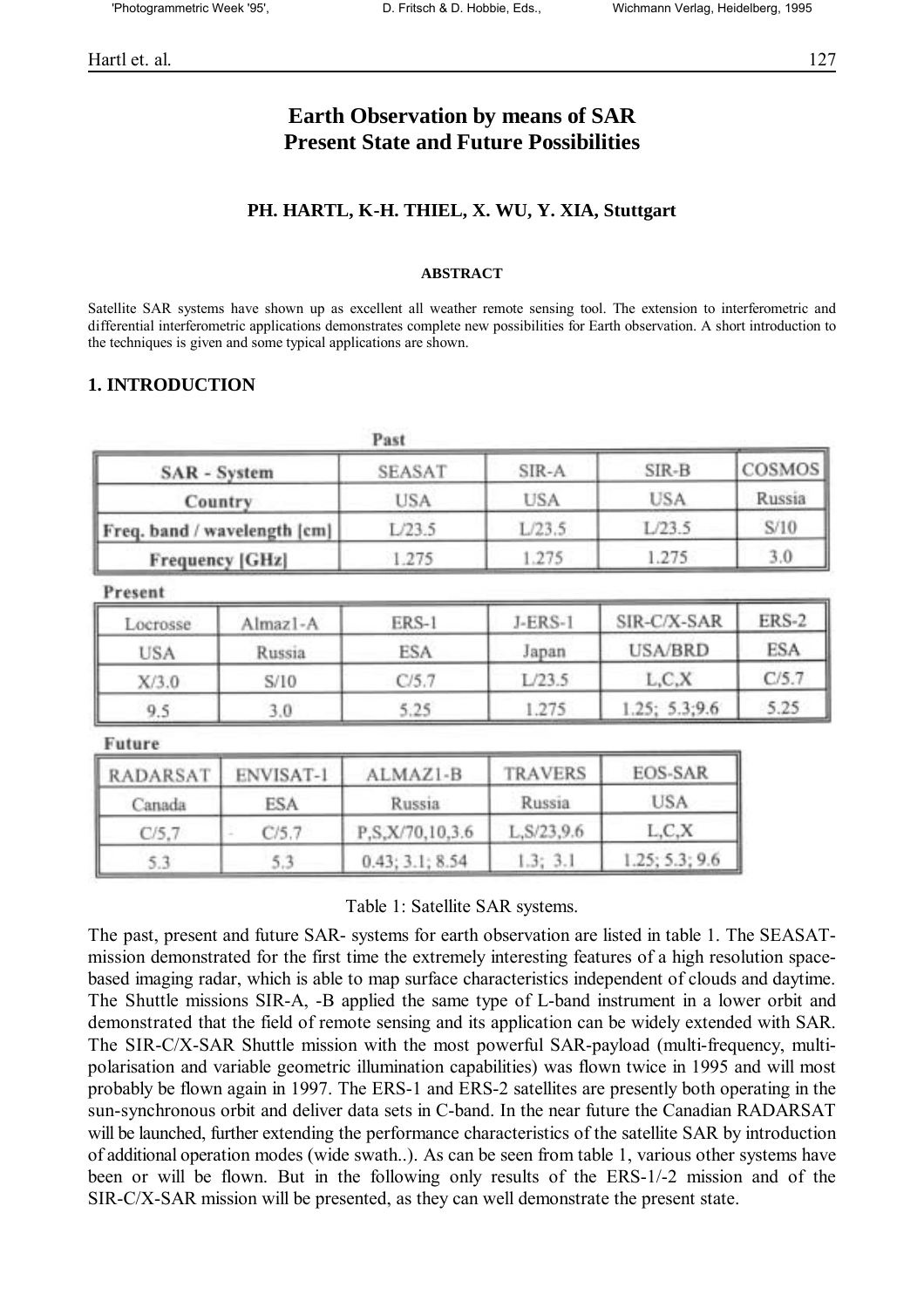# **2. SAR- IMAGES**

## **2.1 Intensity images**

Normally SAR- images are "intensity-images". Each pixel represents in its brightness the power of the corresponding radar echo signal pixel by pixel. It depends on the backscatter feature of the surface element, which is a function of many frequency dependent parameters, such as surface roughness, electromagnetic characteristics of the material, wetness, polarization, incidence angle, geometric resolution, etc. A single "black and white" SAR-image of land surface is very often difficult to interpret. In most application areas one makes use, therefore, of combinations of either multi-temporal, or multi-frequency, or multi-polarisation images, or combinations hereof. Also integration with optical images and with GIS- related information is applied. Figure 1 shows examples of:

- seasonal/single frequency (L-Band),
- seasonal/single frequency (C-Band) and
- multi-frequency (L-, C- and X-Band)

image classification. Practical applications are possible in areas of vegetation mapping, crop monitoring, biomass estimation, monitoring of flooded areas, of soil moisture estimation, oil spill etc.



Figure 1a: Example of a L-Band SAR intensity image (Oberpfaffenhofen).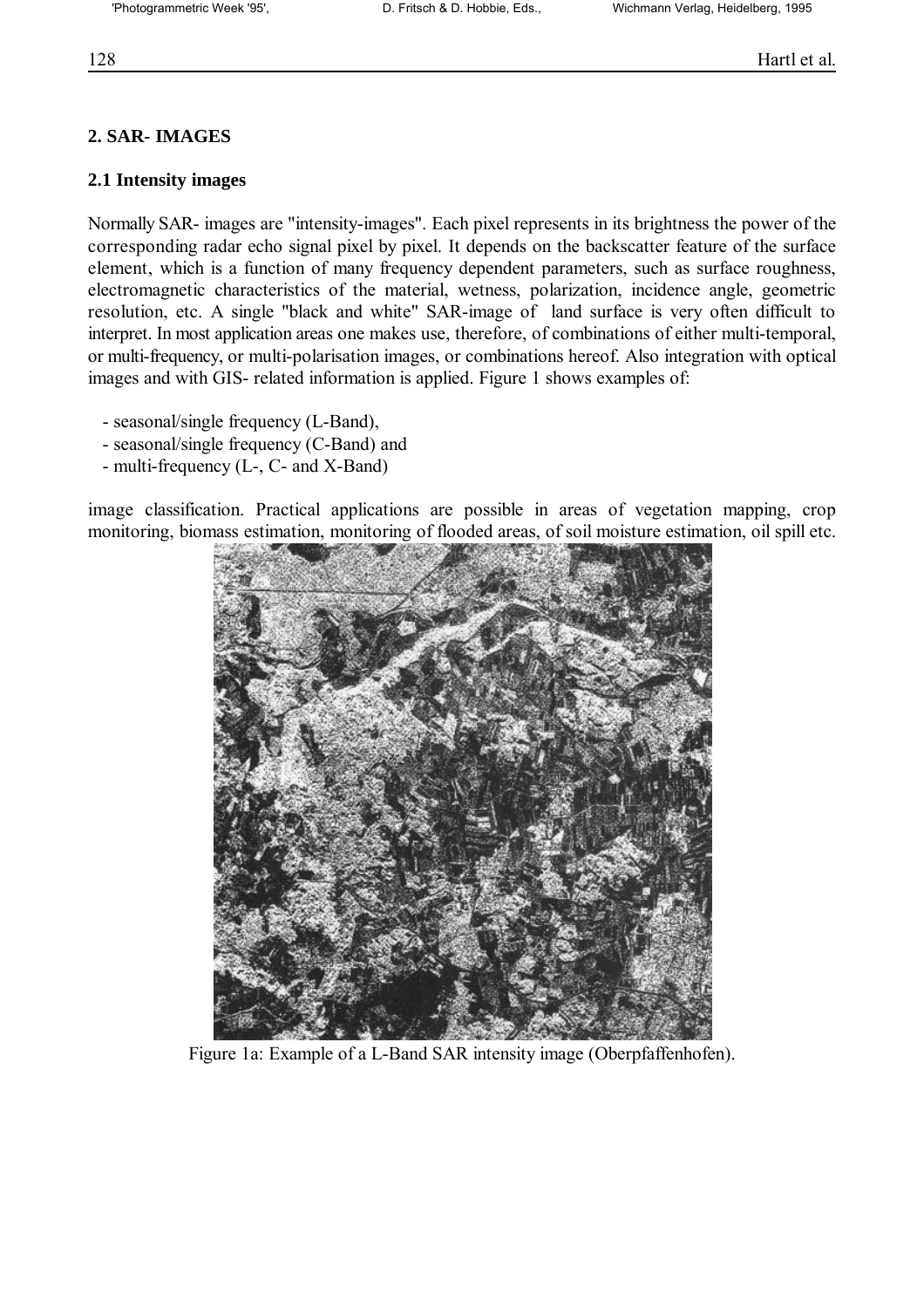### Hartl et. al. 129



Figure 1b: Example of a C-Band SAR intensity image (Oberpfaffenhofen).



Figure 1c: Example of a multi-frequency SAR image (X-, C- and L-Band).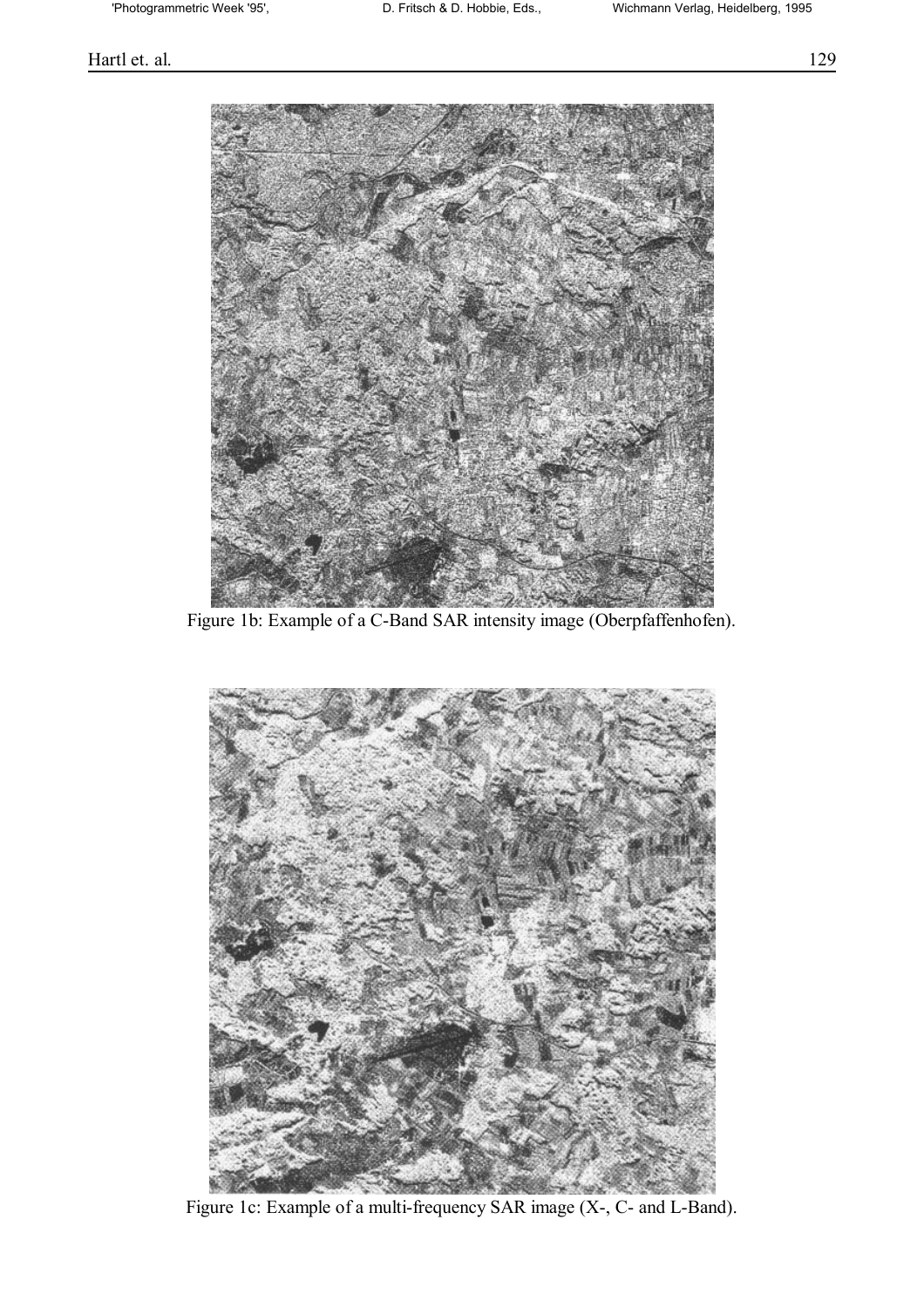# **2.2 Interferometric images**

If the same scene is imaged twice from the same satellite position, then one will receive identical intensity images, provided that nothing has changed in between the two instants of image acquisition. For scenes of a desert one can expect that such a situation will last for years, provided the corresponding meteorological conditions (no rain, no storm) exist and the surface would not change. In areas like Baden-Württemberg one could expect in a summer like 1995 that even within hours the backscatter characteristics will locally vary strongly. But let's first assume that the variations are small enough. Then the difference of intensity on a pixel by pixel basis would be zero, if noise is neglected. If, however, the satellite positions concerning the first image and the second one differ, then the two images would become different in the brightness characteristics, because the backscatter characteristic of each pixel depends strongly on the incidence angle i of the SAR-signal. The sensitivity to the i-value is very strong and if the two SAR-imaging positions would differ by, say,  $\Delta i = 30$  degrees, then it is very difficult, even for skilled people, to correlate the images precisely, because a bright spot can then change to become very dark and vice versa (speckle effect).

In the following, we assume, therefore to have a maximum distance of a few hundred meters between the two image acquisition positions ("baseline") compared to 875 km slant range distance. We can thus ignore the inclination influence.



Figure 2: Phase image of a SAR-SLC scene.

Besides the intensity image we consider now the "phase-image". In the same manner as the intensity we can also map the "phase characteristic" of a single SAR- image as a brightness image (figure 2), with a grey-scale: very bright for phase-values of  $2\pi$  and black for 0. The phase is the difference  $\Phi$ between the microwave signal transmitted from the SAR and the received echo. This difference depends for each pixel from two factors: From the two-way range 2R between the satellite and backscattering element, and from the characteristically phase shift η of the surface of that element: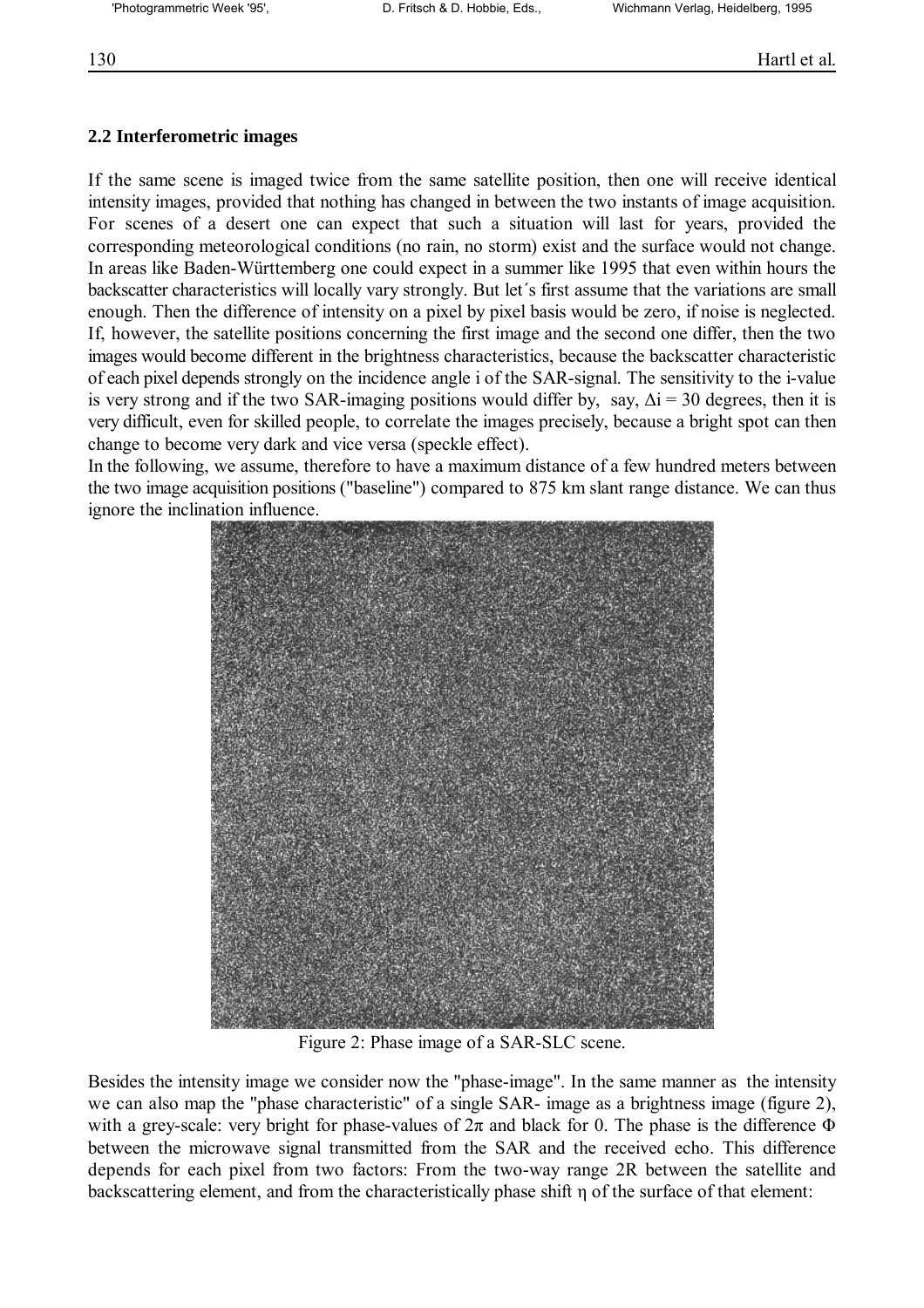Hartl et. al. 131

 $\Phi = 2\pi \cdot 2R / \lambda + \eta$  $\eta$  = phase shift value of backscattering element

The size of the backscattering ground element (pixel) with about 4 m by 20 m is very large compared to the wavelength of the SAR signal. This produces an almost random character of the "phase image". But taking a second image from the same position will produce an identical "phase image". As we assume that ∆i is small enough not to vary the phase characteristics of the surface (η being identical in both images), it is obvious that the corresponding phase differences  $\Phi_2$ ,  $\Phi_1$  will only correspond to the range difference.

 $\Phi_2 - \Phi_1 = (2\pi X 2R_2 / \lambda + \eta) - (2\pi X 2R_1 / \lambda + \eta) = 4\pi X(R_2 - R_1) / \lambda$ .



Figure 3: Satellite geometry with SAR interferometry.

#### **2.3 Digital Elevation Model**

Thus with respect to the satellite geometry (Figure 3) the phase difference from pixel to pixel in slant range direction is only changing slowly its value, generating "fringes" (Figure 4). The range difference also depends on the surface shape. If we want to determine the digital elevation model, then we can relate the whole geometry in various ways to the Geoid and deduct the corresponding value from the measured range difference  $(R_2 - R_1)$ . In other words, we calculate theoretically the phase image with respect to the Geoid and deduct it from the measured one. The fringes of the Geoid will be deducted from the originally one measured and we will get the "relative phase" image, which will represent the relative height. Each of the "residue fringe" is a contour line of equal range difference. If we know from one of the points of the image the correct height, then we can calculate for the correct value for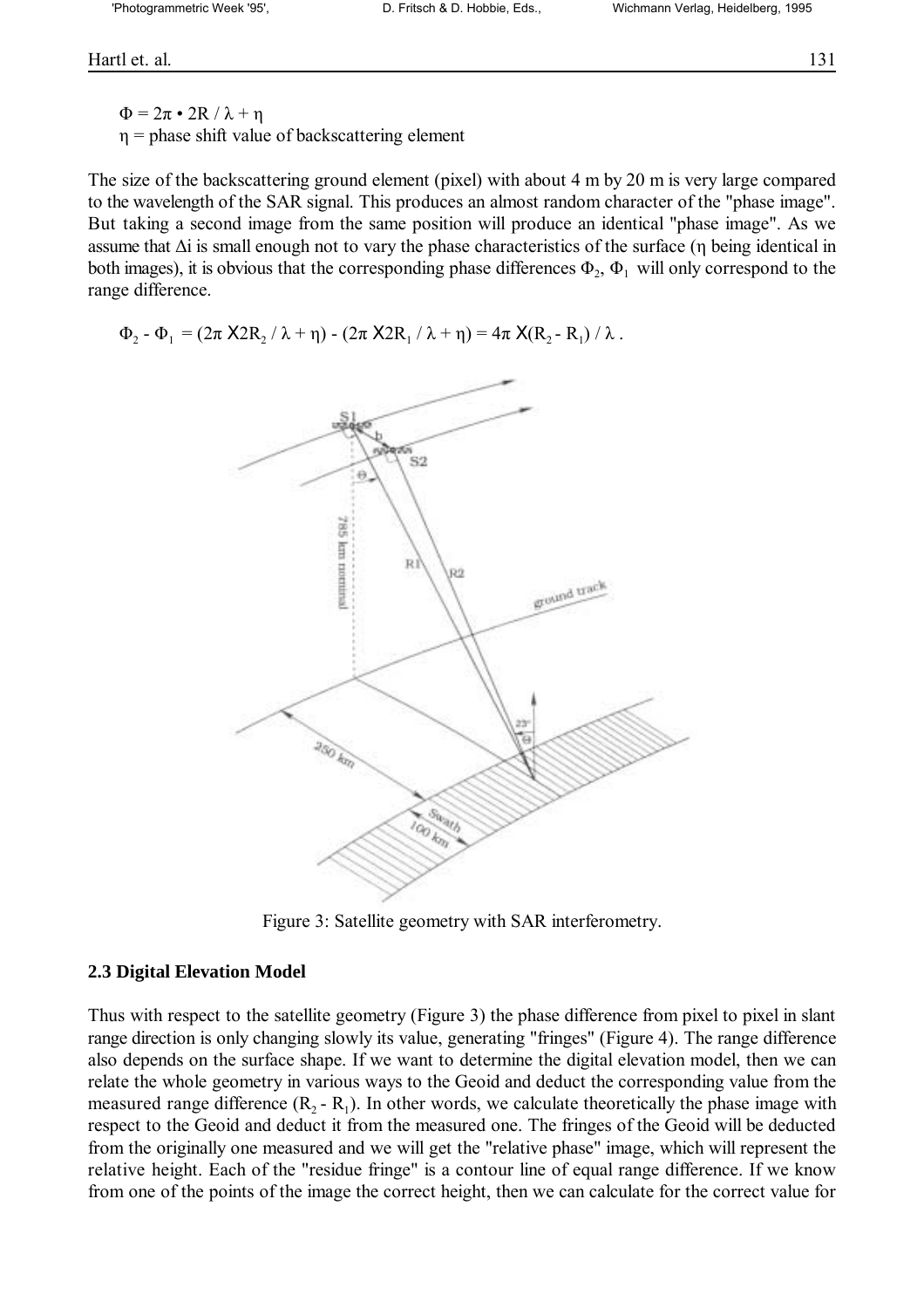all others, because one can show that the two neighbouring fringes differ in height e according to the equation

$$
e' \frac{\Delta \Phi \cong \lambda}{4 \pi \left( \frac{B \cong H}{R \sqrt{R^2 \& H^2}} \right)}
$$
(1)

It is a function of the baseline and the wavelength (R and H are almost constant). For different frequencies we get for the same baseline different resolutions (Figure 5). A combination of images from different baselines or different frequencies can help to solve "phase ambiguity problems" when estimating the terrain height from the relative phase image. A correct integration of the "fringes" has to be performed.



Figure 4: Fringe image of L-band SAR system of the area at Oberpfaffenhofen.

Different frequencies have also different penetrations into the surface: The C-band SAR, and the Lband SAR will, therefore have also different reference heights in forest, for example, the C-band height referring almost to the canopy, the L-band close to ground.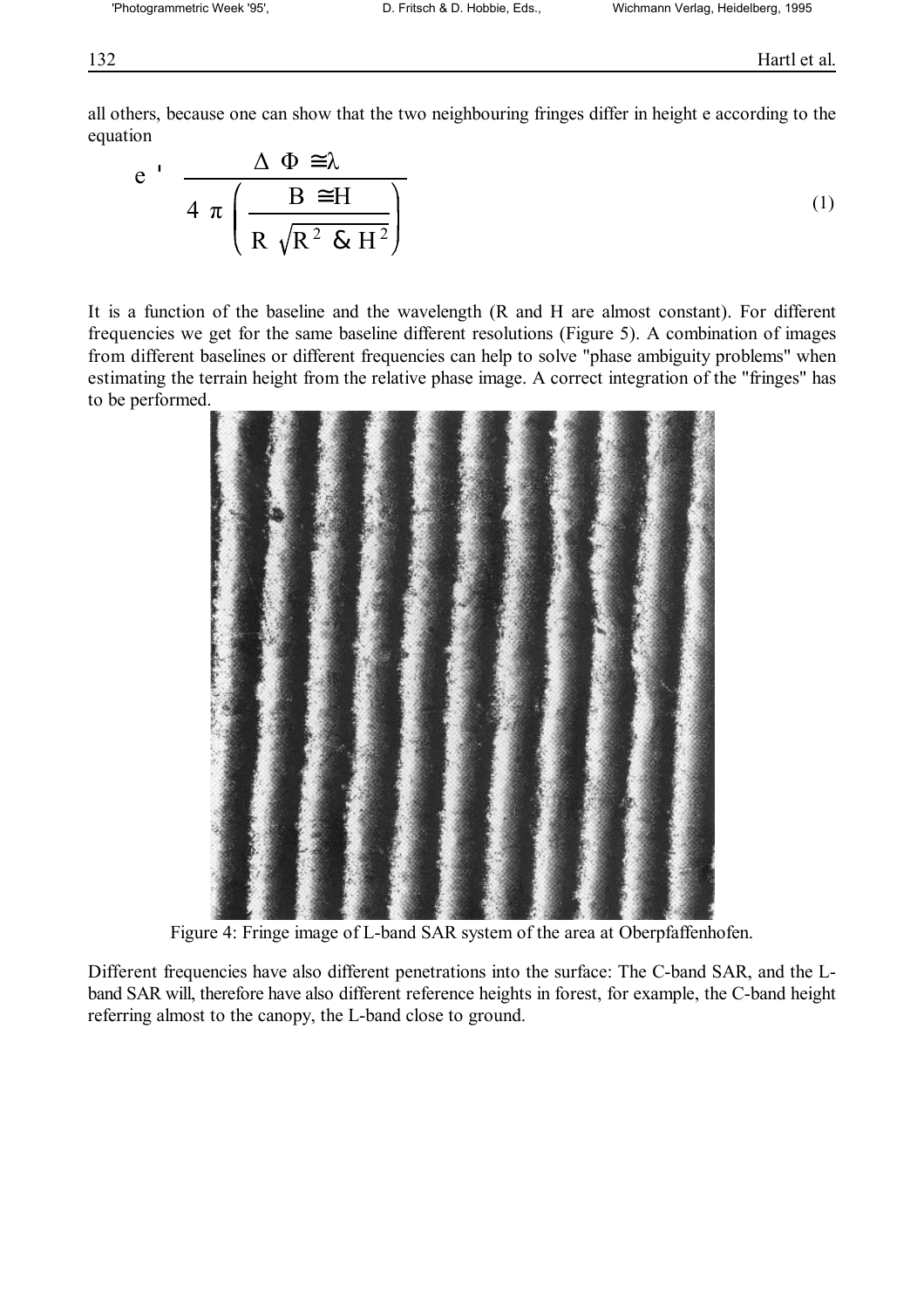



Figure 5: Fringe image of C-band SAR system of the area at Oberpfaffenhofen.

#### **2.4 Differential SAR-Interferometry**

The repeat orbit interferometry has the problem that a correct elevation model can only be expected, if nothing has changed between the first and the second image take. If a local change occurred, then this might be caused by either a geometric or a backscatter effect. The geometric effect can be locally, or regionally and the movement can be vertically, horizontally, or both ways. The local phase change might result from a change in material, or due to change in roughness etc. It could also be a time continuous motion or a sudden shift. The effect can be demonstrated simply by figure 6. Here the field work of farmers have changed the surface, producing clearly visible areas in the phase image.

Now we have many uncertainties. If we don't recognise the changes then we interpret the phase difference as a DEM-feature and we get completely wrong height-values (e-values). If we identify it as a phase change, then we have still to solve, if it is a vertical or a horizontal effect, a continuous motion, or a sudden event etc. Misinterpretation concerning DEM errors can be excluded by using a third SAR-image with different baseline, or by another interferogramme for a different frequency. If a large elevation can be excluded, then we measure a dynamic effect with a sensitivity, which is equivalent to small fractions of half a wavelengths.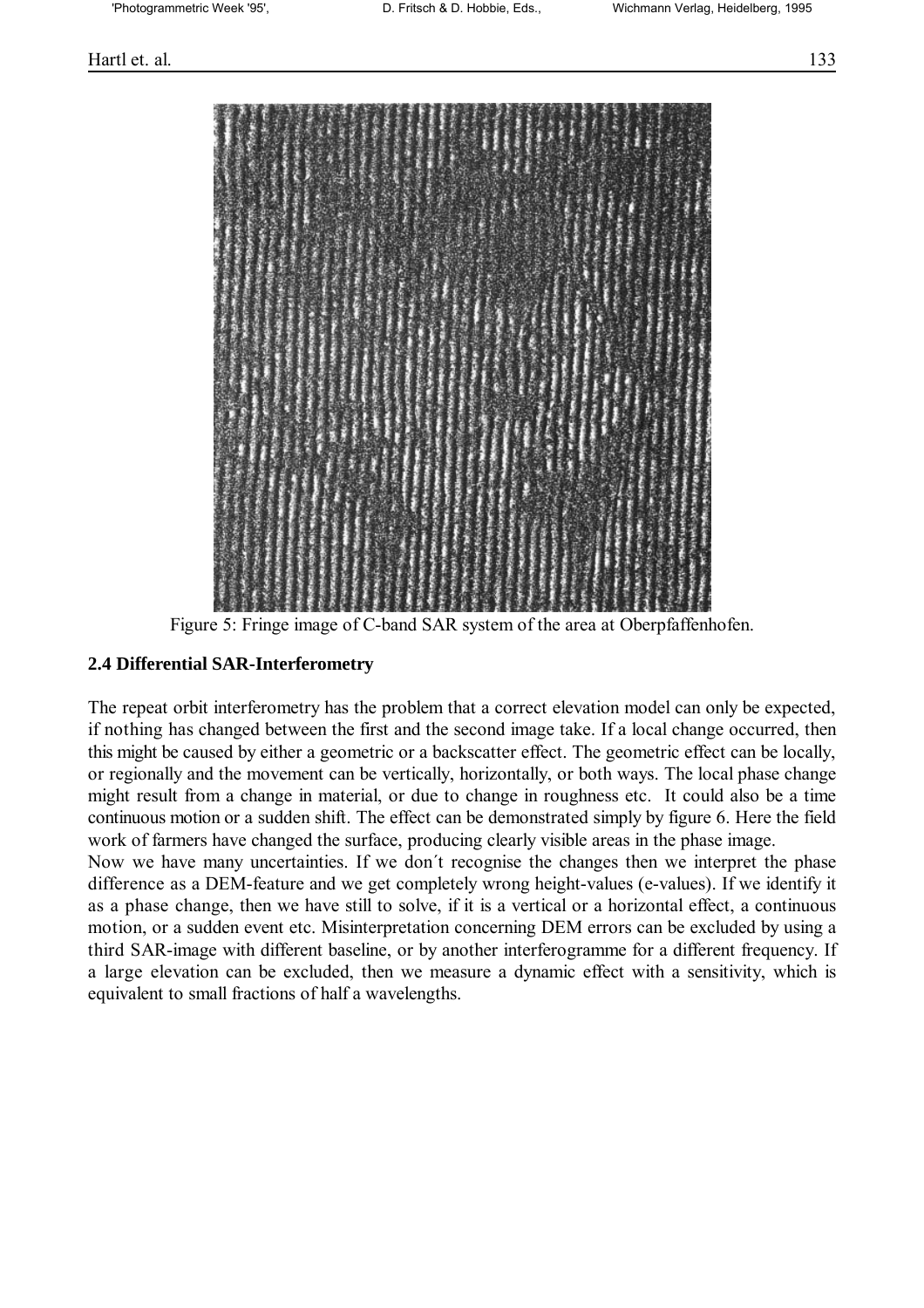

Figure 6: Phase image of the area south of Bonn with clear field structures due to farmer activities.

### **3. PROBLEMS**

There are still more problems:

- The uncertainty of the baseline can lead to errors, because the reference fringes depend strongly on B when calculating the reference plane for the DEM estimation.
- The relationship between range and phase is given by the velocity of light c. As the line of sight to the pixel passes the ionosphere and the troposphere, the propagation velocity can vary and the range measurement will contain some error.
- A local rain cell can temporally change the soil moisture and the penetration of waves into the surface. Regional errors can be the result.

### **4. COHERENCE OF INTERFEROMETRIC IMAGE PAIRS**

The interferometry requires very precise image matching of the pair of images to 1/10th of a pixel, for example. If this is not done perfectly, then the fringes will not show up or will be noisy. This strongly affects the unwrapping of the fringes for the generation of a DEM. To control the registration of a image pair the correlation factor for a set of corresponding pixels is estimated.

However, coherence is an information in itself. If a field is ploughed during the time between the first and the second image, then the coherence will be reduced, and if it is densified, then also the average height might change. Both effects can show up, the first effect in the "coherence image", the second one in the phase image (figure 6).

### **5. SETS OF IMAGES**

If more than just two images takes are available, then one can separate the various effects. As an example it is shown in fig. that the use of image sets with different baselines, at different periods,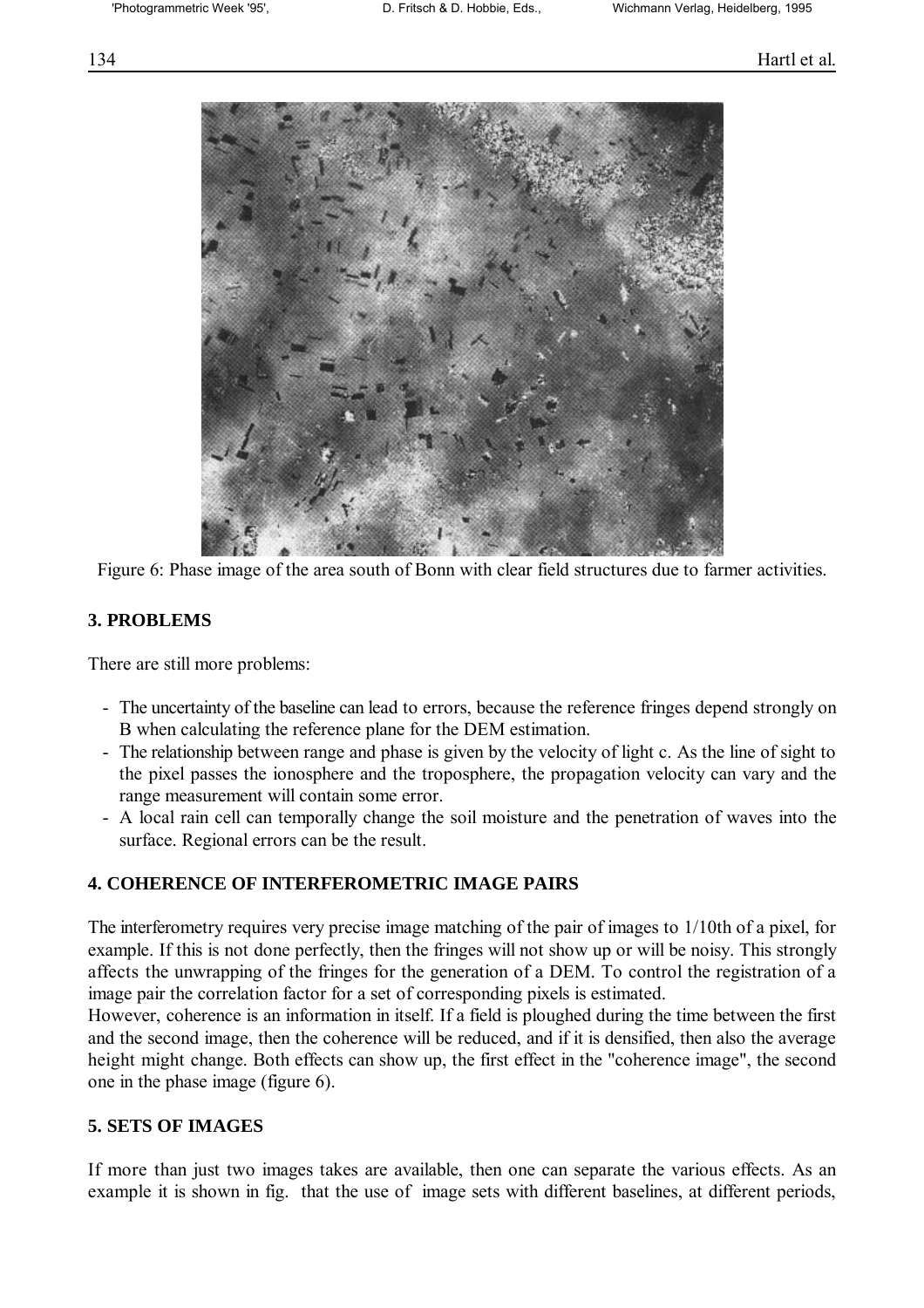Hartl et. al. 135

with different geometry (applying both, sets of images from the ascending orbits and also sets of images from descending images) can help to determine topography, horizontal motion of ice (ice stream) and vertical motion (tides) (figure 7).



Figure 7: Estimation of horizontal ice motion of the shelf ice in Antarctica.

Monitoring of geodynamically active zones will lead to the observation of motions concerning earthquakes by comparing images before and after the event. One has to imagine that effects of earthquakes, which can cause surface shifts out to 100 km from epicentre in the order of cm, can be detected by the interferometry with a noise level of one to two mm in arid areas [Massonet et al.]. In volcanology it is interesting that the "growing" of the surface before an event can be detected with sub-cm precision. Monitoring surface stress before the occurrence of geodynamic activities and deriving models, allowing some sort of prediction is a highly important task.

### **6. TANDEM MISSION**

It is quite obvious that application of a single satellite requires compromises: Very short repeat periods can be achieved for only very small fractions of the earth. Full coverage of the earth requires on the other side long time intervals between the first and the second image take. ERS-1 had for some time the 3-day repeat orbit, which was extremely valuable for the interferometry, and had also the 35 day repeat orbit for a (nearly) full coverage of the earth.

Now, with the availability of the ERS-2 ESA has planned the tandem mission for one year: The two satellites will fly 35-day repeats orbits, but the second satellite will take the image of the same scene 1 day after the first one. So, one can acquire within 35 days a complete earth coverage with a 1 day time interval (figure 8).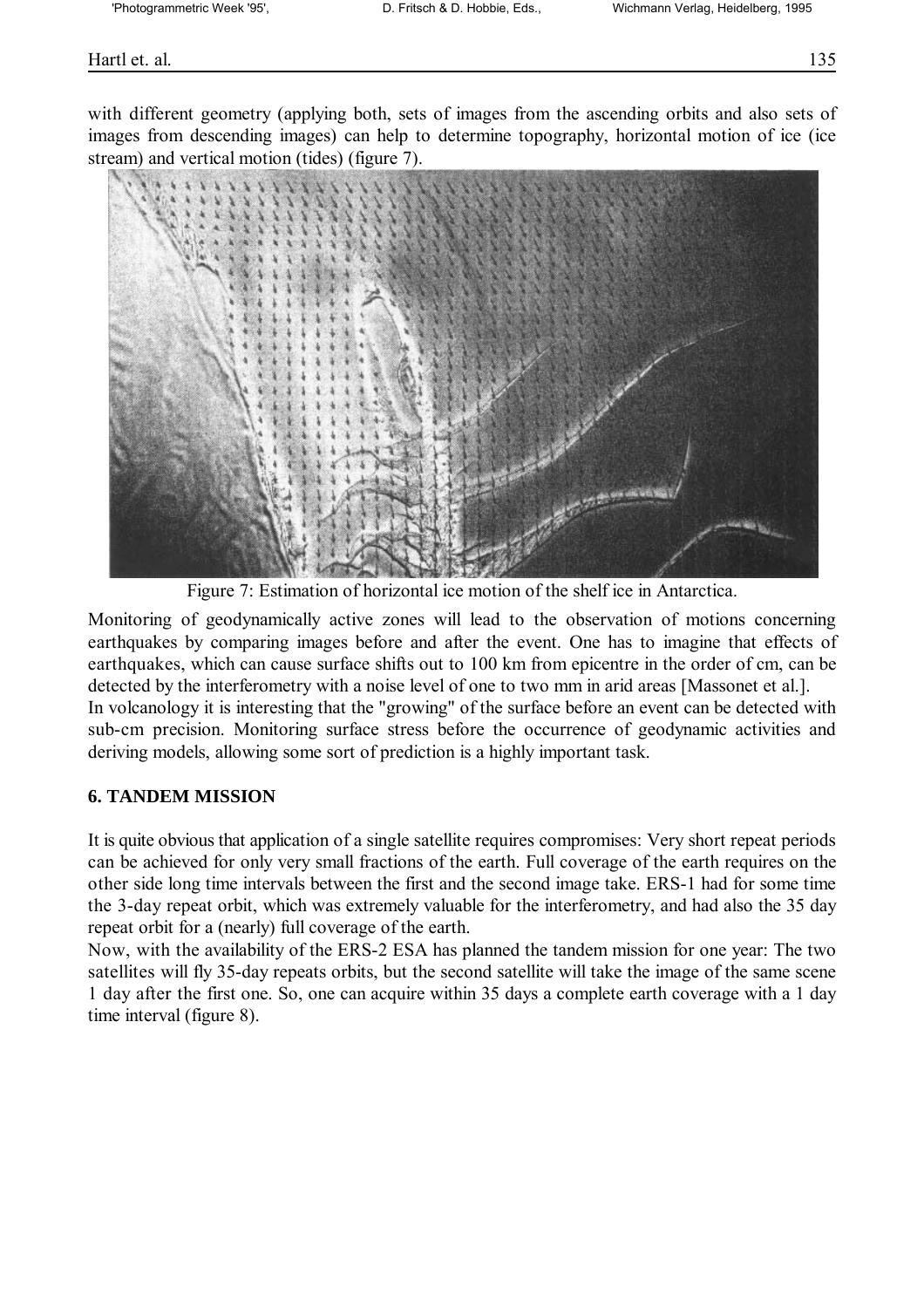

Figure 8: Footprint of ERS-1 and ERS-2 in planed TANDEM configuration. ERS-2 uses the same orbit and maps the same area with one day delay.

#### **7. REAL BASELINE INTERFEROMETRY**

For the next flight of the X-SAR/SIR-C experiment the German/Italian X-SAR will apply a boom and install a second receiving SAR unit. This allows to acquire simultaneously both images with a fixed antenna distance. This will offer a new quantum jump for DEM generation, because there is absolute no surface change, only the very small difference in the inclination angle caused by the distance between the two antennae (figure 9).



Figure 9: SAR system with two antennae for simultaneous data aquisition from the same area.

### **8. CONCLUSIONS**

The SAR-techniques offers a lot of new possibilities to apply remote sensing for scientific and practical purposes. SAR- interferometry is of particular interest, but it is still in a development status. It needs